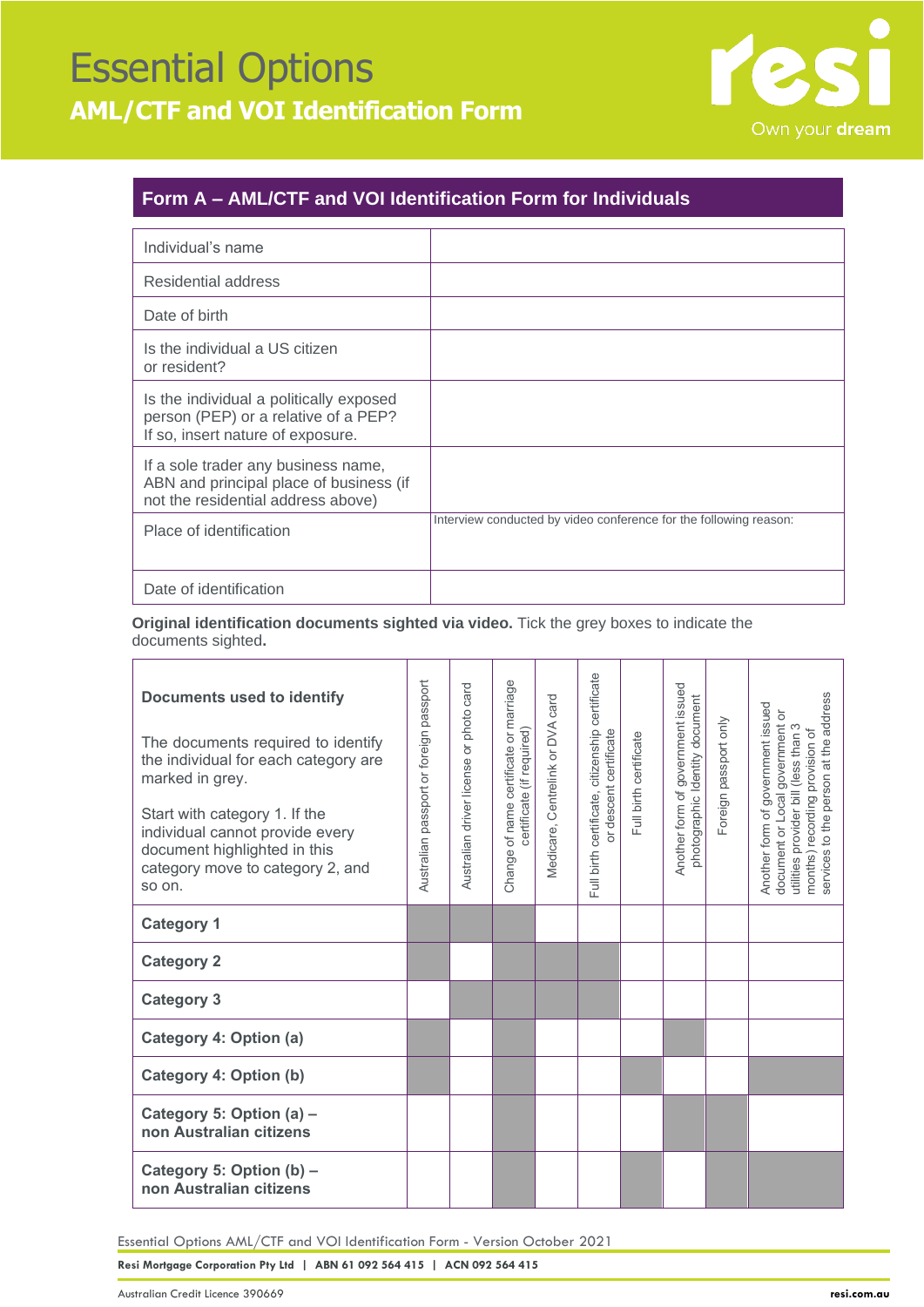

The Identifier certifies as follows.

- 1. This identification relates to the Individual named above.
- 2. The identification was carried out on the date above via video conference.
- 3. The identification documents listed above were reviewed by me prior to the video conference and appear to be genuine originals. I have attached copies of these documents.
- 4. The person being identified appears to have similar facial characteristics to the person in the photographs included in the identity documents referred to above (if any).

The Individual's name, and either date of birth or address matches the information shown in the identification documents

Signed:

#### Identifier

| Identifier's full name     |  |
|----------------------------|--|
| Identifier's address       |  |
| Identifier's occupation    |  |
| Identifier's email address |  |
| Identifier's phone number  |  |

#### **Instructions on use of this form.**

- A separate form should be completed for each individual (natural person). See Form B for companies and trusts. 1.
- Copies of the identification documents should be certified as follows. '*I certify that this copy is a complete and accurate copy of the original seen by me'*. [add for documents with photographs] '*The photograph is a true likeness of the person seen by me'.* 2.
- All documents produced must be current except that an expired Australian Passport which has not been cancelled and was current within the preceding two years is acceptable. 3.
- If the mortgage will be signed by attorney(s), VOI the attorney(s). 4.

Essential Options AML/CTF and VOI Identification Form - Version October 2021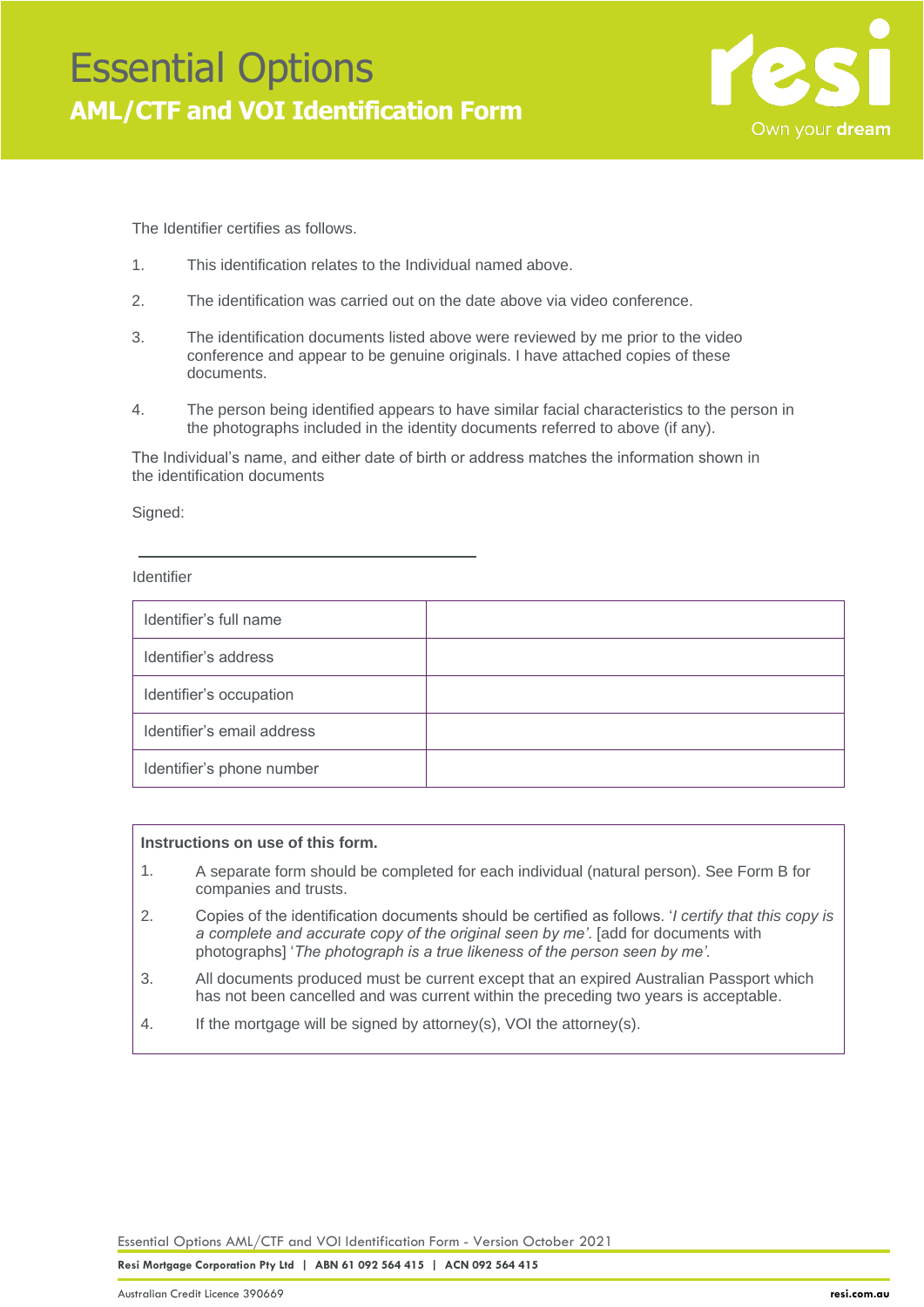

### **Form B – Companies, Trusts**

#### **CUSTOMER NAME**

| Company<br>(Pty and Ltd) | Complete this form for the company plus Form A for each individual who:<br>will sign a mortgage by the company over real estate;<br><b>ultimately</b> owns 25% or more of the company, or<br>controls the company; or<br>will be an account signatory.                                                                                                   |  |
|--------------------------|----------------------------------------------------------------------------------------------------------------------------------------------------------------------------------------------------------------------------------------------------------------------------------------------------------------------------------------------------------|--|
| <b>Trust</b>             | Complete this form for the trust <b>plus</b> the company section of this form if the<br>trustee is a company plus Form A for each individual who:<br>is a trustee:<br>is intending to sign a mortgage by the trustee over real<br>estate:<br><b>ultimately</b> owns 25% or more of the trust;<br>controls the trust; or<br>will be an account signatory. |  |

| <b>COMPANIES</b>                                                                                          |  |
|-----------------------------------------------------------------------------------------------------------|--|
| <b>Company name and ACN</b>                                                                               |  |
| Registered office in Australia                                                                            |  |
| <b>Principal place of business in Australia</b>                                                           |  |
| Names of all directors of the company (Pty)<br>Ltd only)                                                  |  |
| Name and residential address of <i>ultimate</i><br>beneficial owners owning 25% of more of the<br>company |  |
| Name and residential address of any<br>individual having control of the company                           |  |

Essential Options AML/CTF and VOI Identification Form - Version October 2021